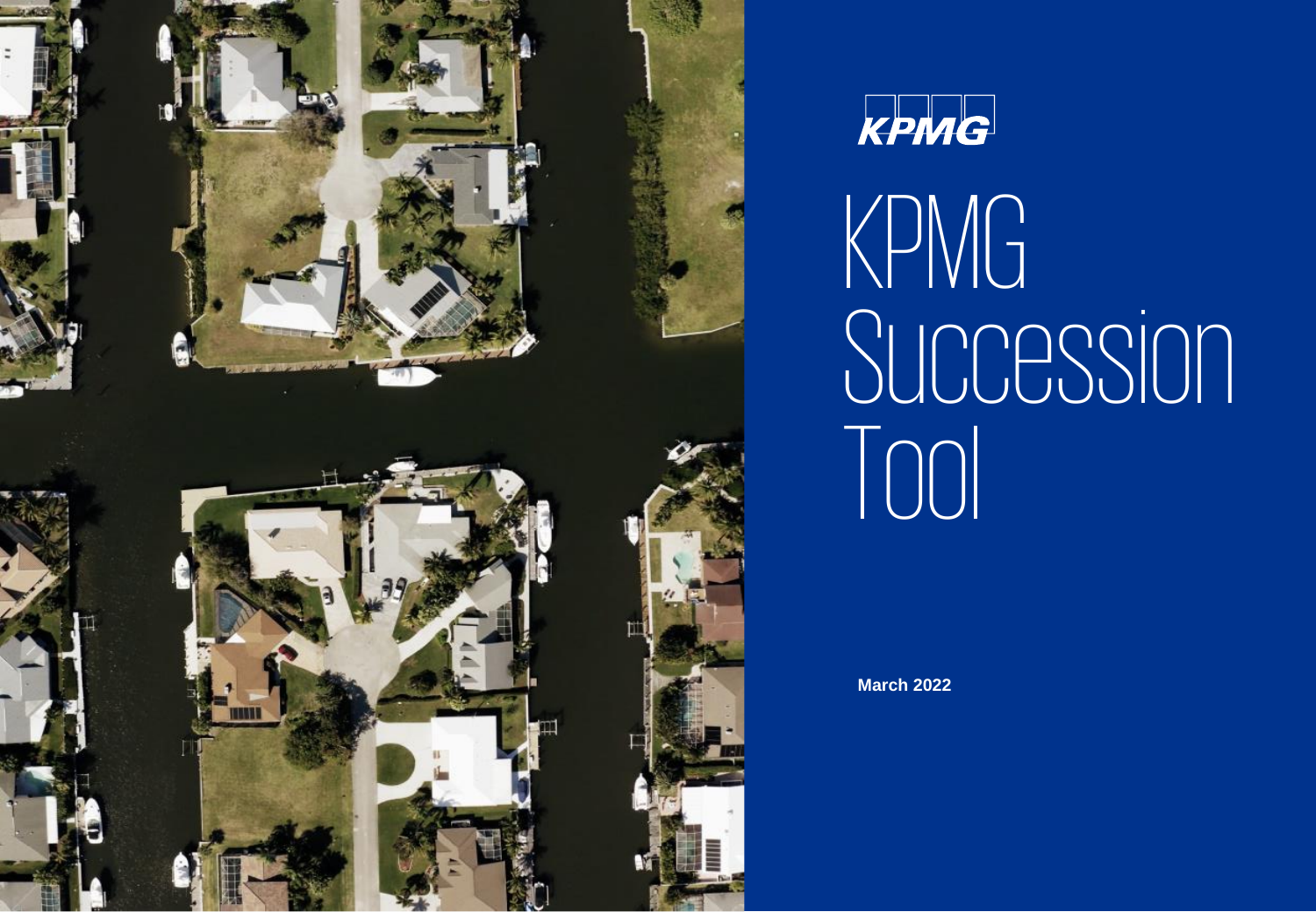

KPMG LAW — Empowering Business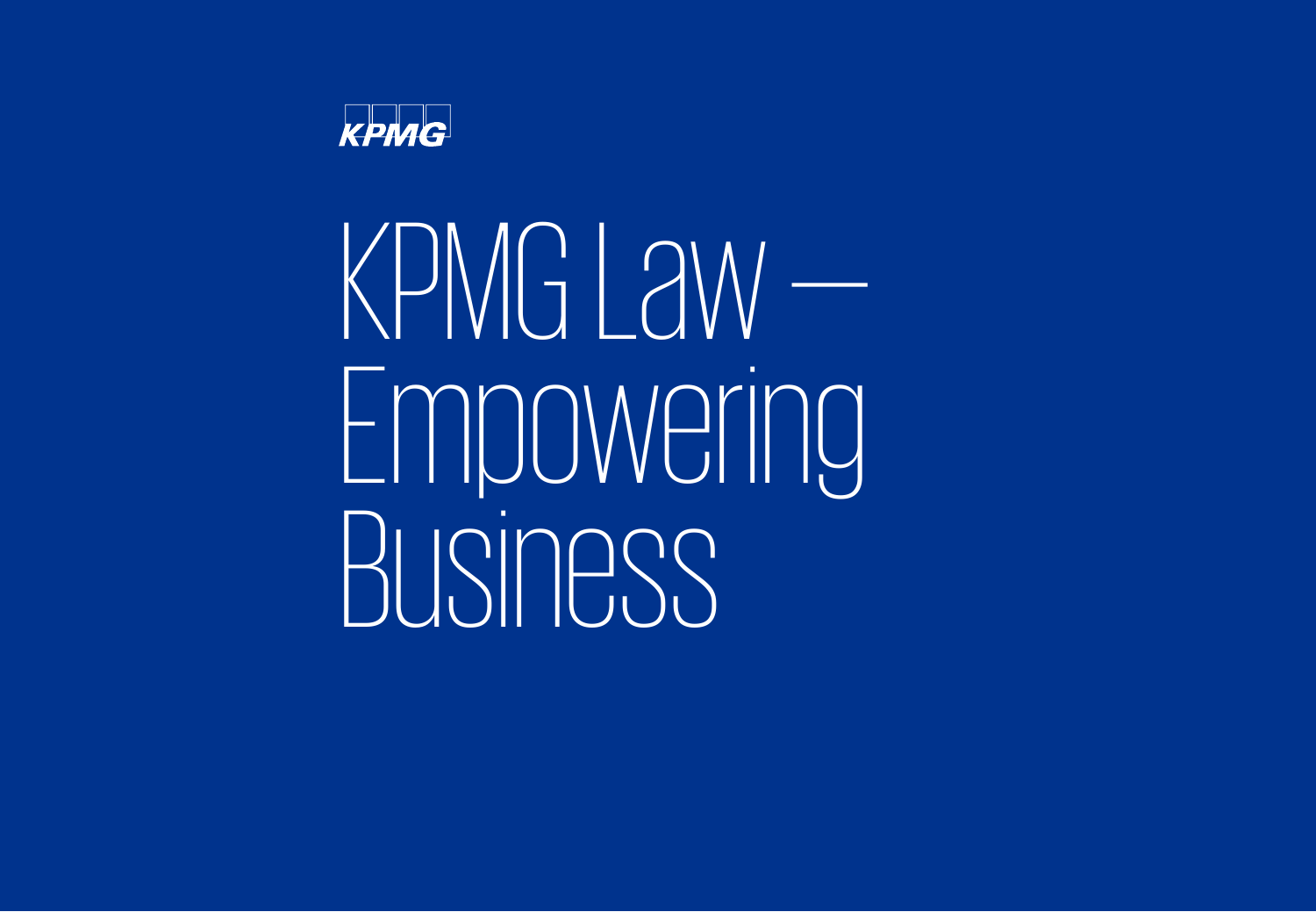# Table of content

| 1. | <b>Executive Summary</b><br><b>List of countries</b> |                      |    |   |
|----|------------------------------------------------------|----------------------|----|---|
| 2. |                                                      |                      |    | 5 |
| 3. | <b>The Succession Tool solution</b>                  |                      |    | 6 |
|    | a <sub>1</sub>                                       | <b>The Solution</b>  | 7  |   |
|    | $\mathbf{b}$ .                                       | <b>Your benefits</b> | 9  |   |
|    | $C_{\cdot}$                                          | <b>The Process</b>   | 10 |   |
|    | d.                                                   | <b>Experience</b>    | 11 |   |
|    | e. <b>A</b>                                          | Pricing              | 12 |   |
| 4. | <b>Content and visualization</b>                     |                      | 13 |   |
| 5. | <b>Your contact persons</b>                          |                      | 23 |   |

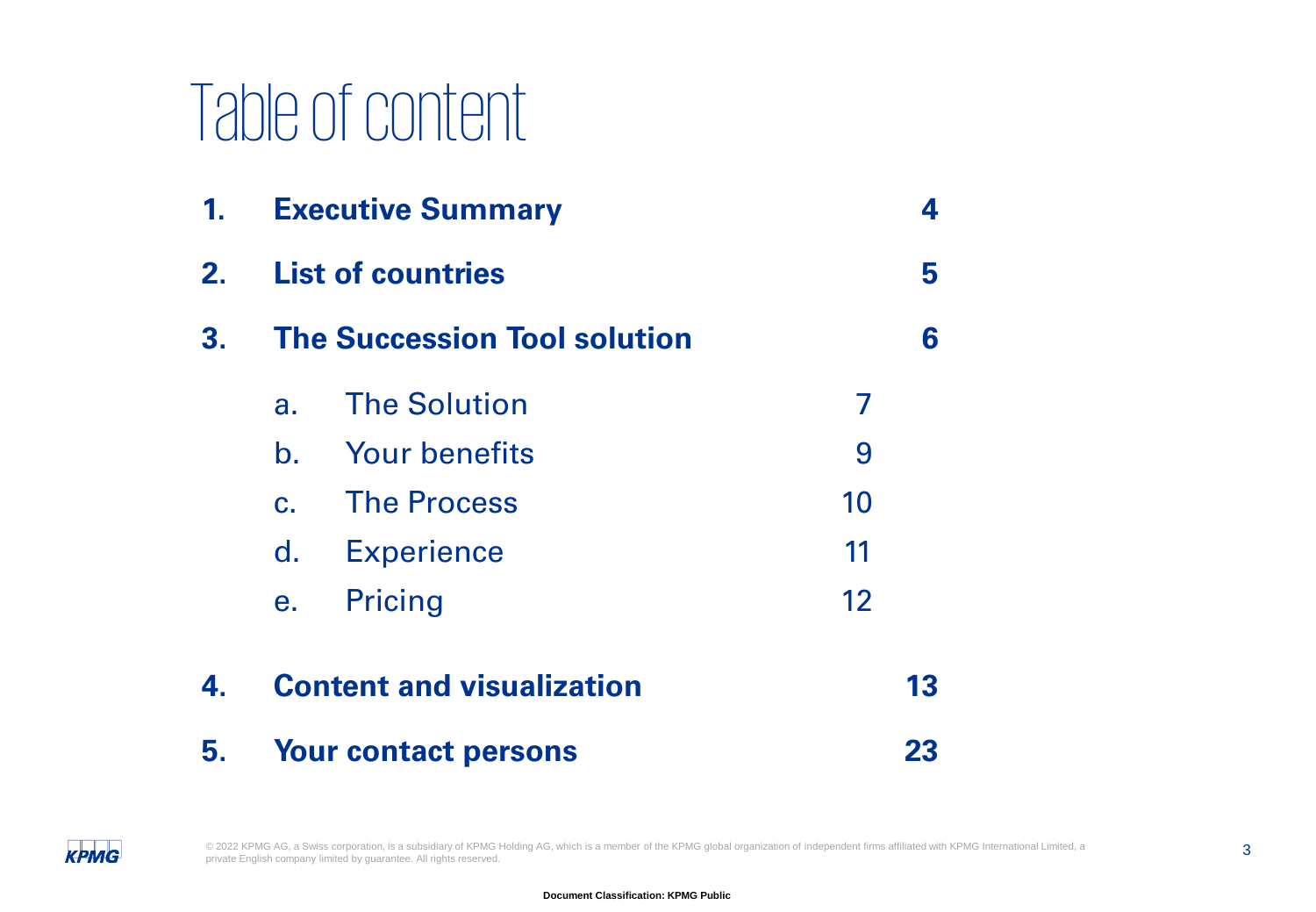## Executive Summary

**KPMG's Succession Tool** is an **online solution** that is used by over 100 users worldwide and meets with complete user satisfaction.

The Tool answers the questions **who**, **after a client's death with last residence abroad**,

- is entitled to **information rights**,
- is entitled to **disposition rights**, e.g. heirs, executor, notary or others, and
- which **legitimating documents** the involved party must present for this purpose (with designation of the documents in English and local language and with samples as well as explanations).

It is structured by country and based on the corresponding **foreign succession law** and includes a **theory section** per country. It currently covers **57 countries,** preferred countries can be **subscribed to individually**, and any others can be added upon request.

With our **international network of specialized lawyers** we make sure that the Tool remains **up to date** and we also **answer any further questions** in a fast and uncomplicated way. The Tool can be **accessed easily and globally** by a **unlimited number of users**.

The Tool is interesting for **banks, insurance companies, asset managers, lawyers or anyone else interested** in Switzerland but also abroad. KPMG's Succession Tool could be of great benefit for companies with activities all over the world, as it is time saving, comes with uniform handling, outsourced content responsibility and fast and cost effective help with special questions.

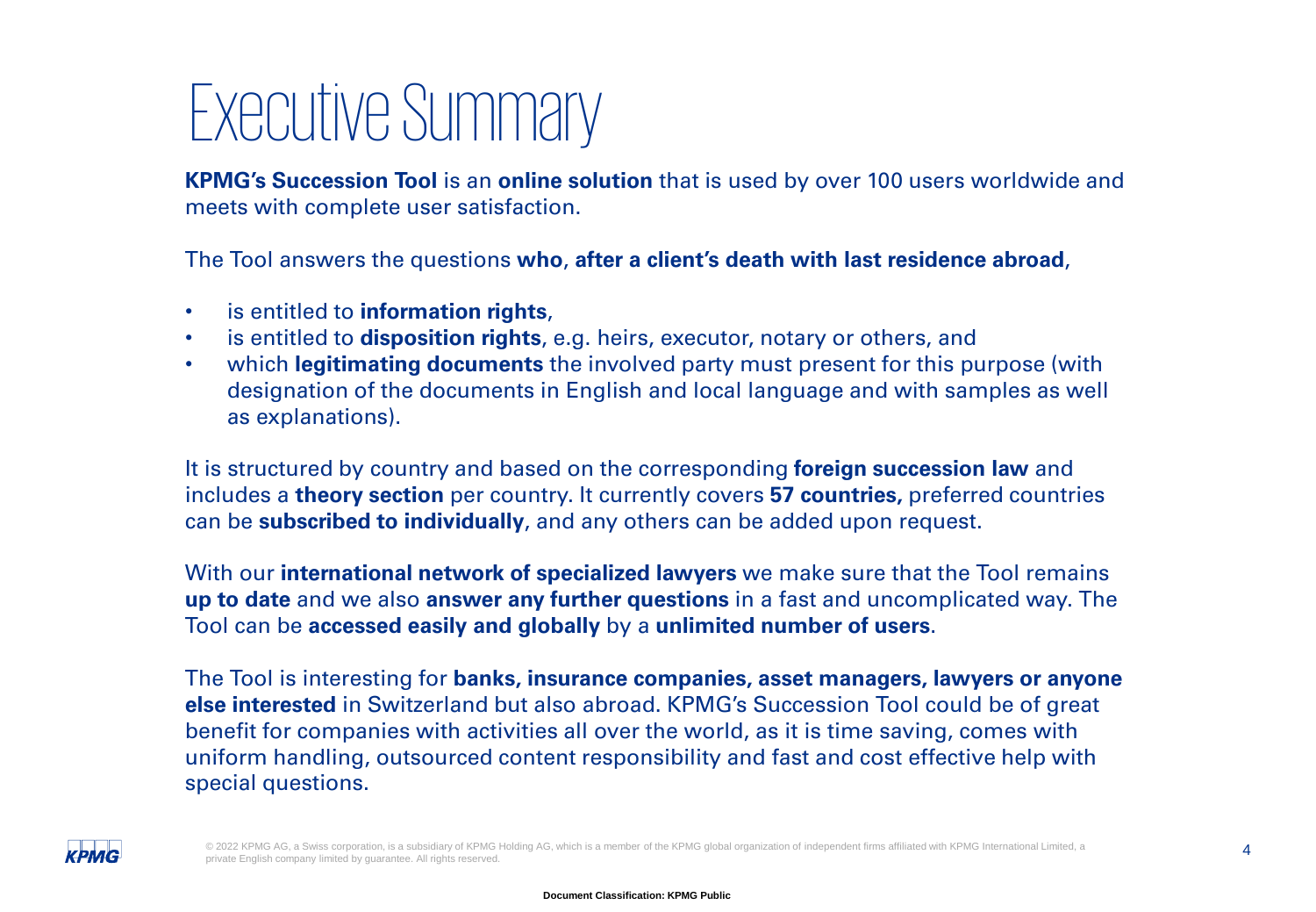### List of countries (Status March 2022)

Argentina Australia New South Wales Austria Belgium Brazil Canada Ontario Canada Quebec Chile Colombia Costa Rica **Croatia** Czech Republic Denmark Egypt Finland **France** Germany **Greece** 

Hungary Iceland India Mumbai India New Delhi Ireland Israel Italy Japan Liechtenstein Luxembourg Malaysia **Mexico** Monaco **Morocco Netherlands** New Zealand **Norway** Panama Peru

**Philippines** Poland Portugal Romania Russia **Serbia Singapore** Slovakia Spain Sweden Thailand **Turkey** United Arab Emirates Ukraine UK England & Wales **Uruguay** USA California Venezuela Vietnam



Hongkong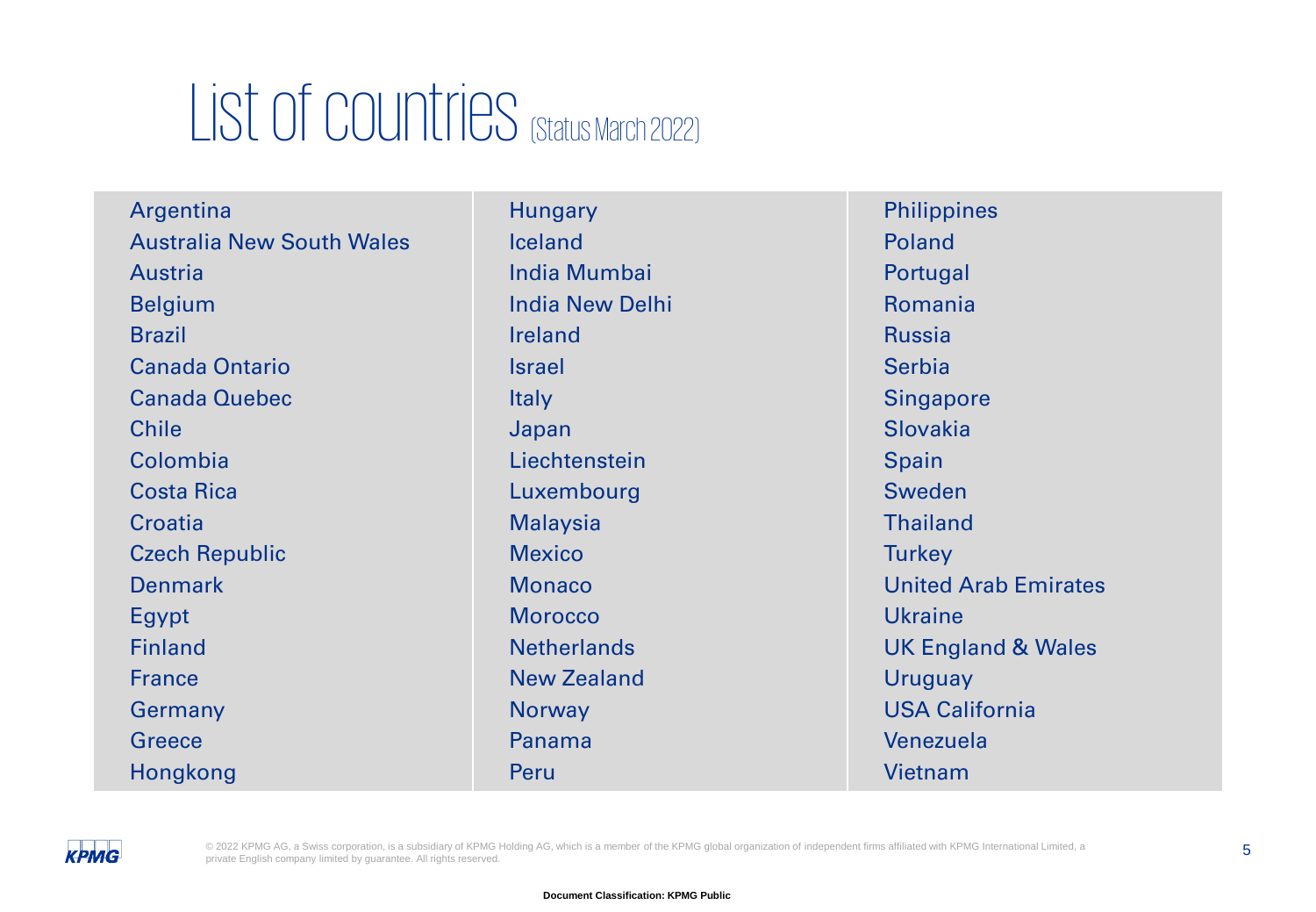# The Succession Tool solution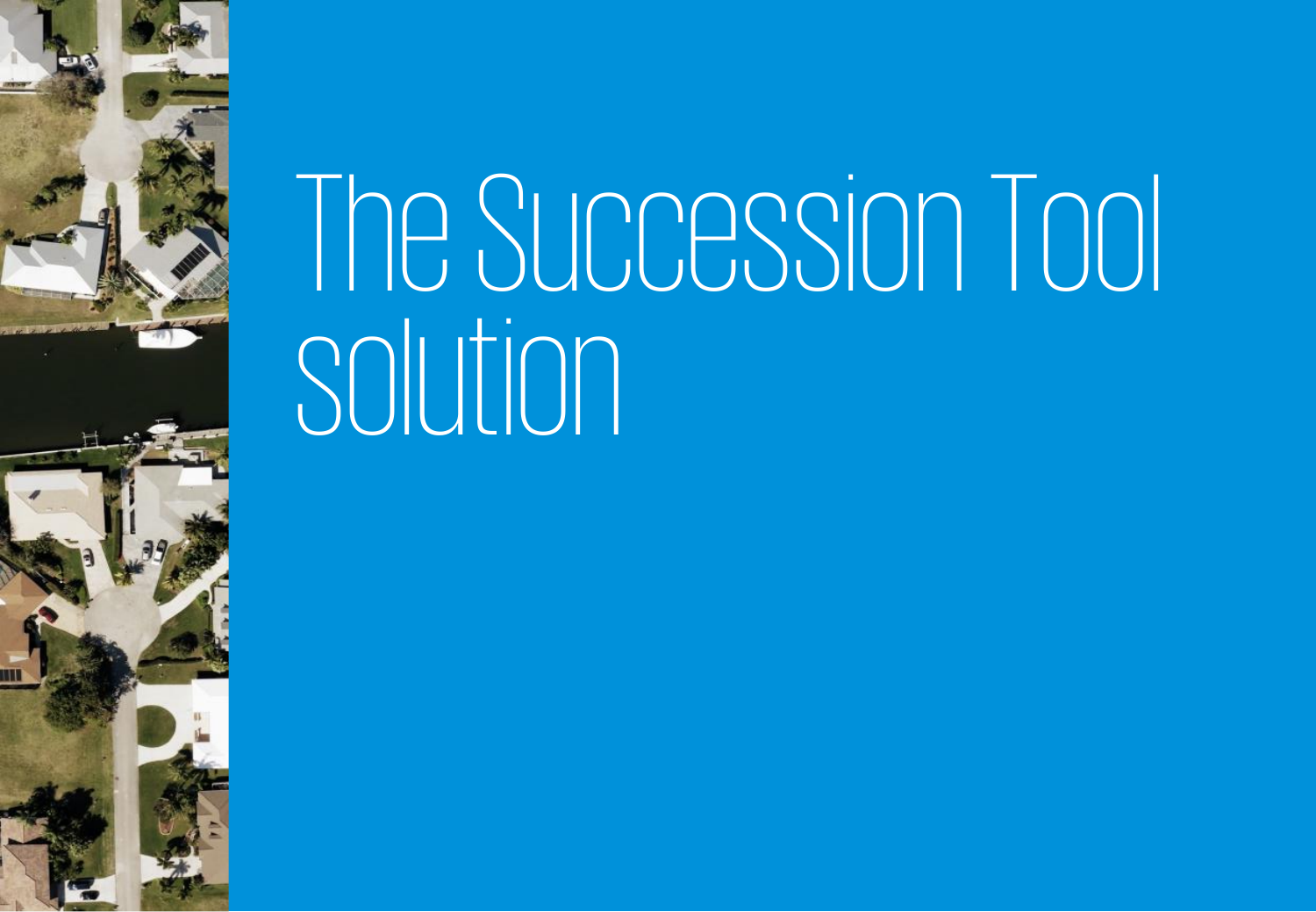### The Solution

### **KPMG's Succession Tool gets your succession cases organized**

The Tool consists in a **web-based platform** and is structured by country.

It answers the question who has which **information and disposition rights** over local assets in the respective country **after client's death with last residence abroad**, e.g. heirs, executor, notary or others.

It provides an **overview of the necessary legitimating documents** to be presented by the involved parties, with the designation of the documents in English and local language and linked samples as well as further explanations.

Each country manual is based on the respective **foreign succession law** and includes a **theory section**.

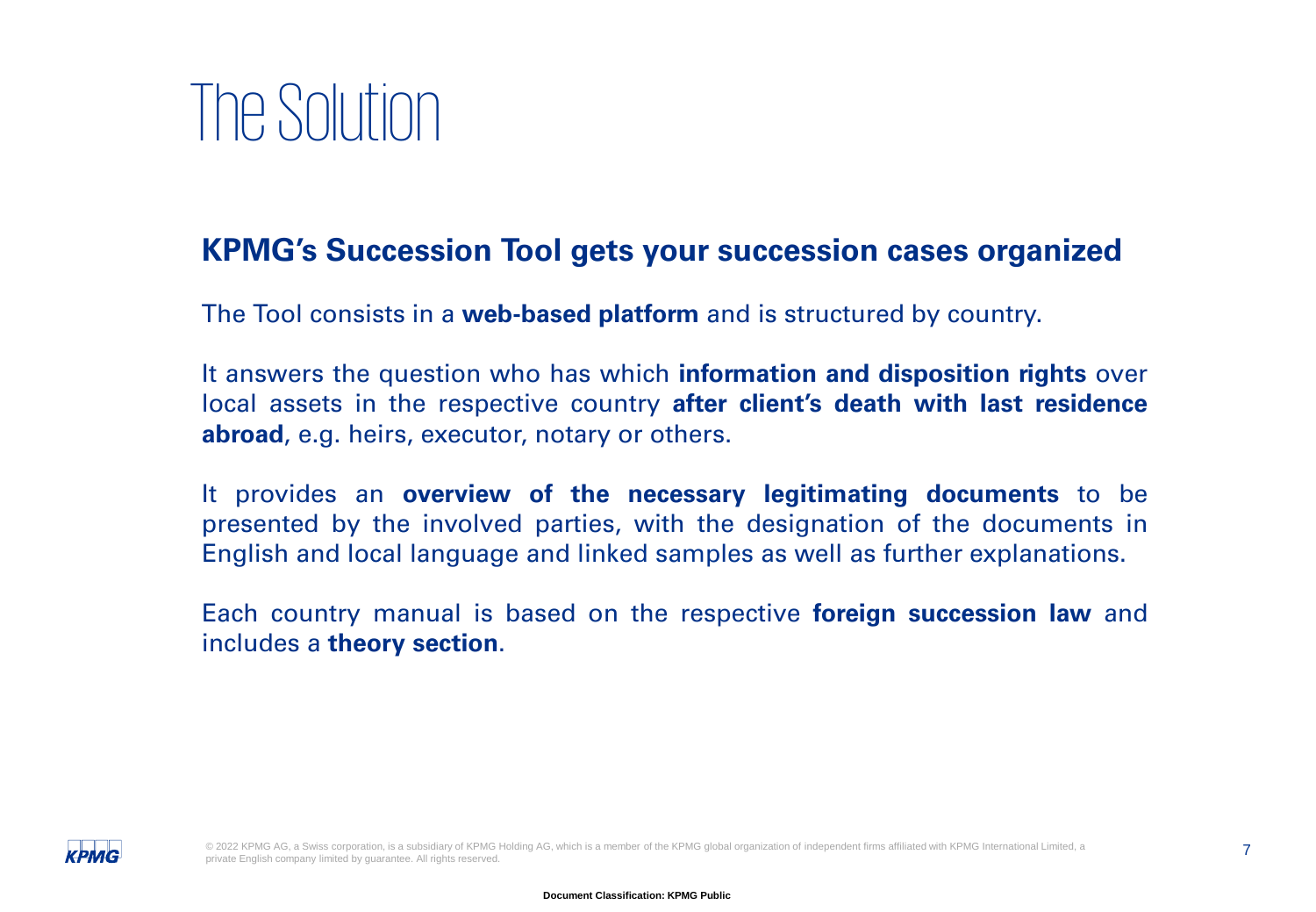### The Solution

### **KPMG's Succession Tool gets your succession cases organized**

The Tool provides **global easy access** by a **unlimited number of users** to country specific succession law information and documents and knowledge from worldwide KPMG member firms.

With our **international network of specialized lawyers**, we ensure that the Tool remains **up to date** through regular updates and we also **answer any further questions** quickly and straightforwardly.

Currently the Tool contains **57 countries**, of which the preferred countries can be **subscribed to individually**, and we are happy to add any others upon request.

**An interesting Tool for banks, insurance companies, asset managers, lawyers, or anyone else interested in Switzerland but also abroad – a great benefit for companies with activities all over the world.**

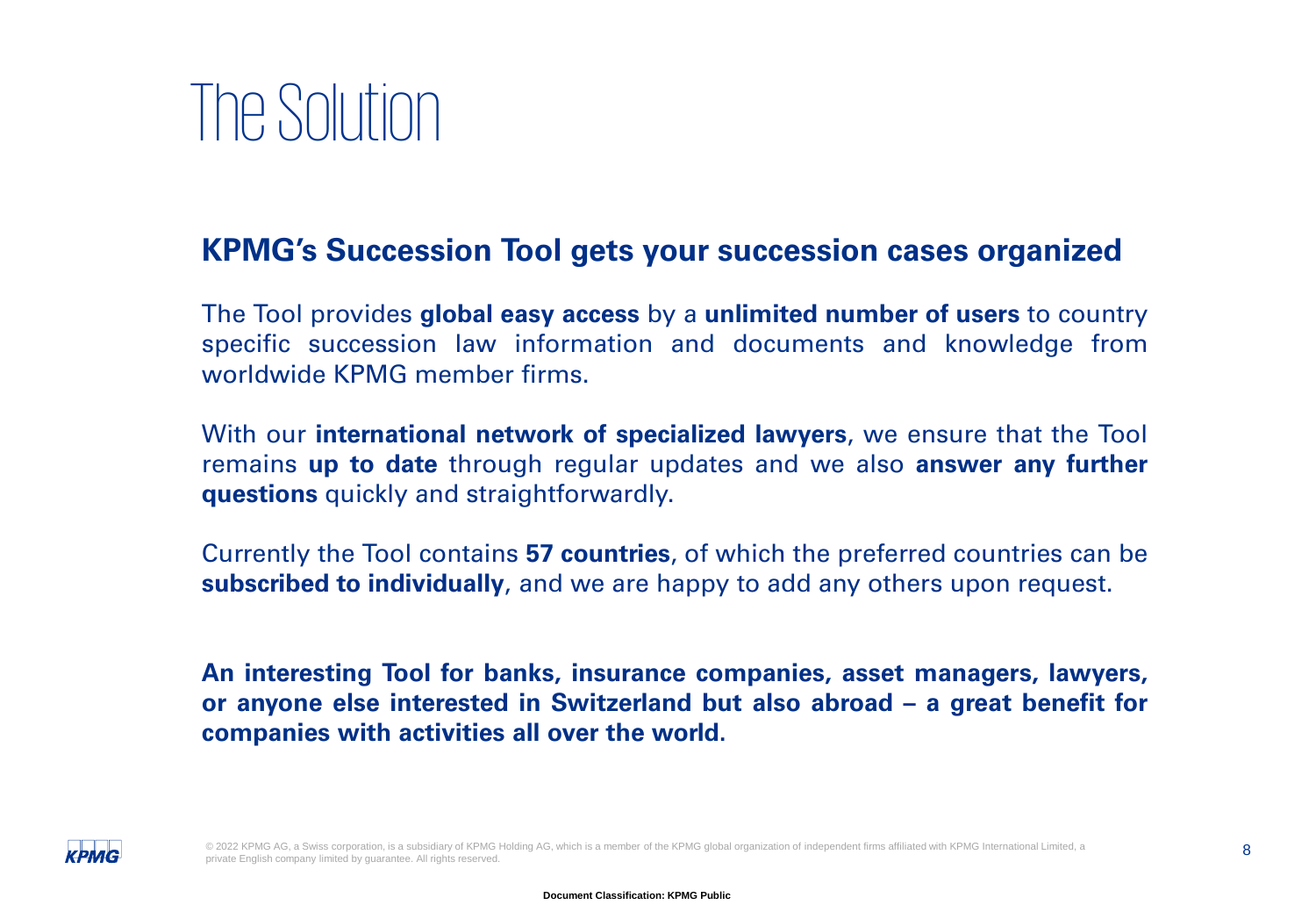## Your benefits



**Outsourced content responsibility and cost effectiveness**



**Simple and transparent cost structure**



**Standardized format across all countries** 



**Global easy accessibility to the subscribed countries of your choice**



**Access to KPMG's international succession network**

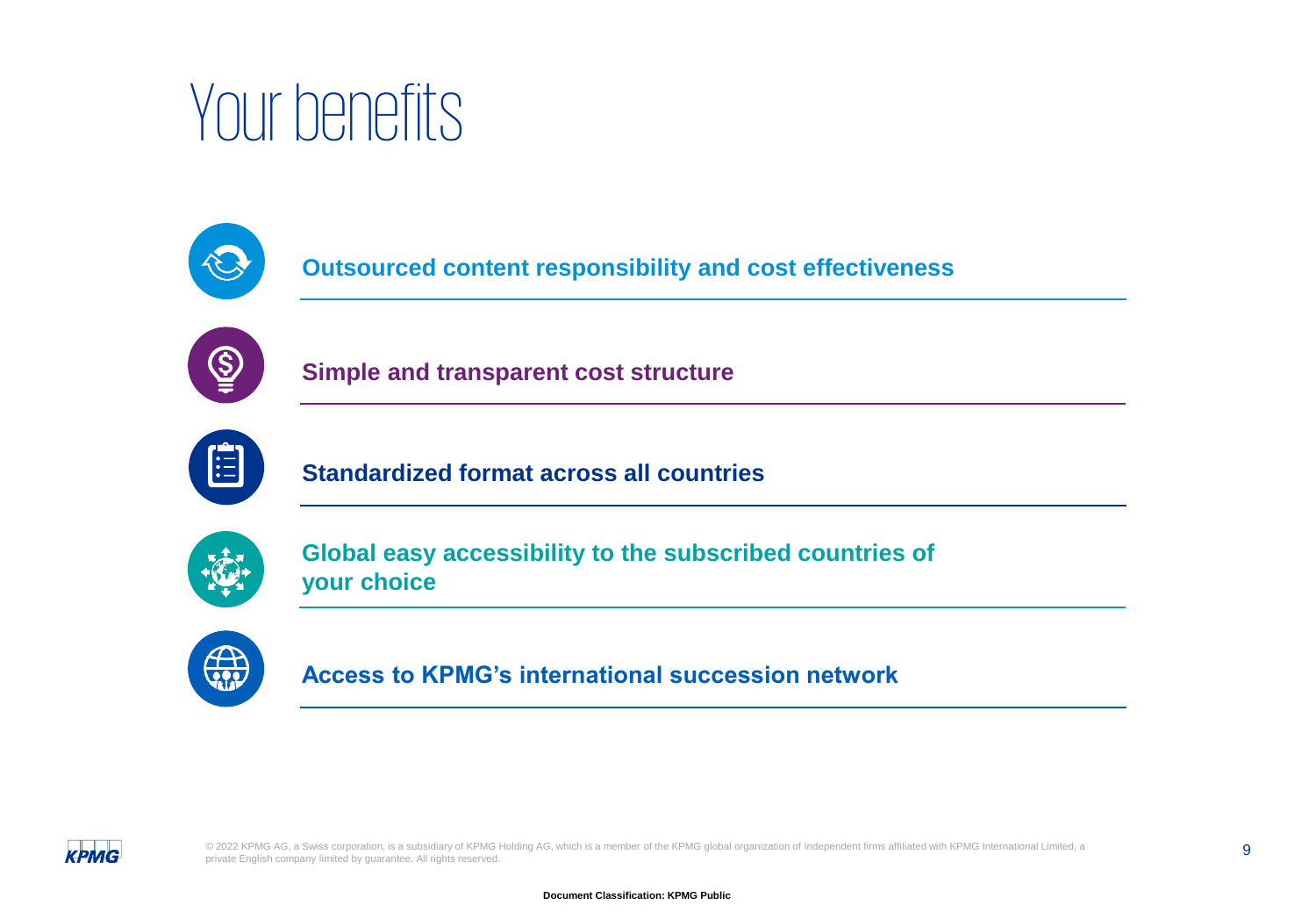### The process

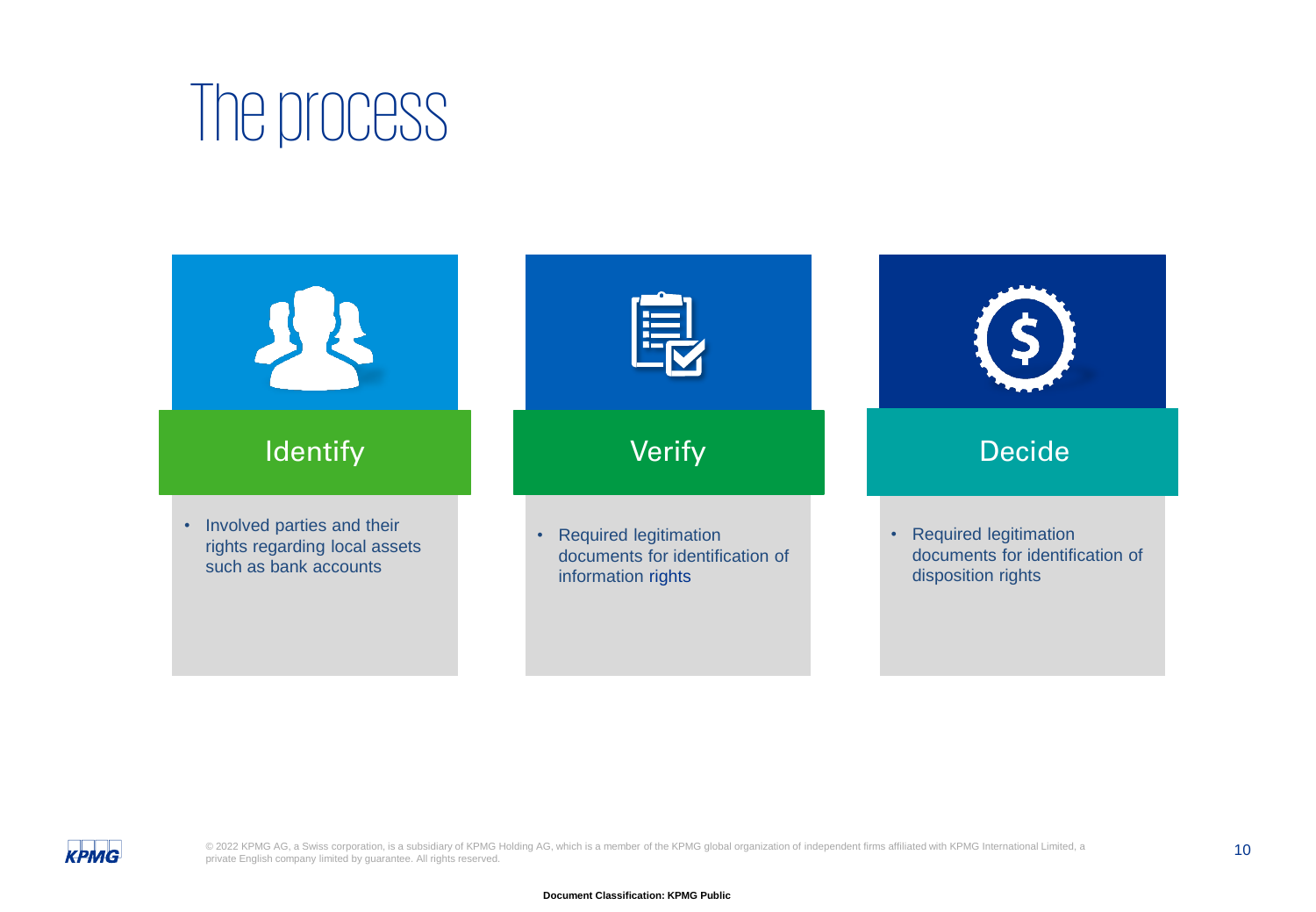

Currently there are **more than 100 active specialized and accomplished professionals in this field** worldwide using the Tool frequently.

The feedback so far has all been **positive** and the Tool has become very **appreciated** by the users and is actively used in their everyday work.

The Tool meets the **complete satisfaction** of users.

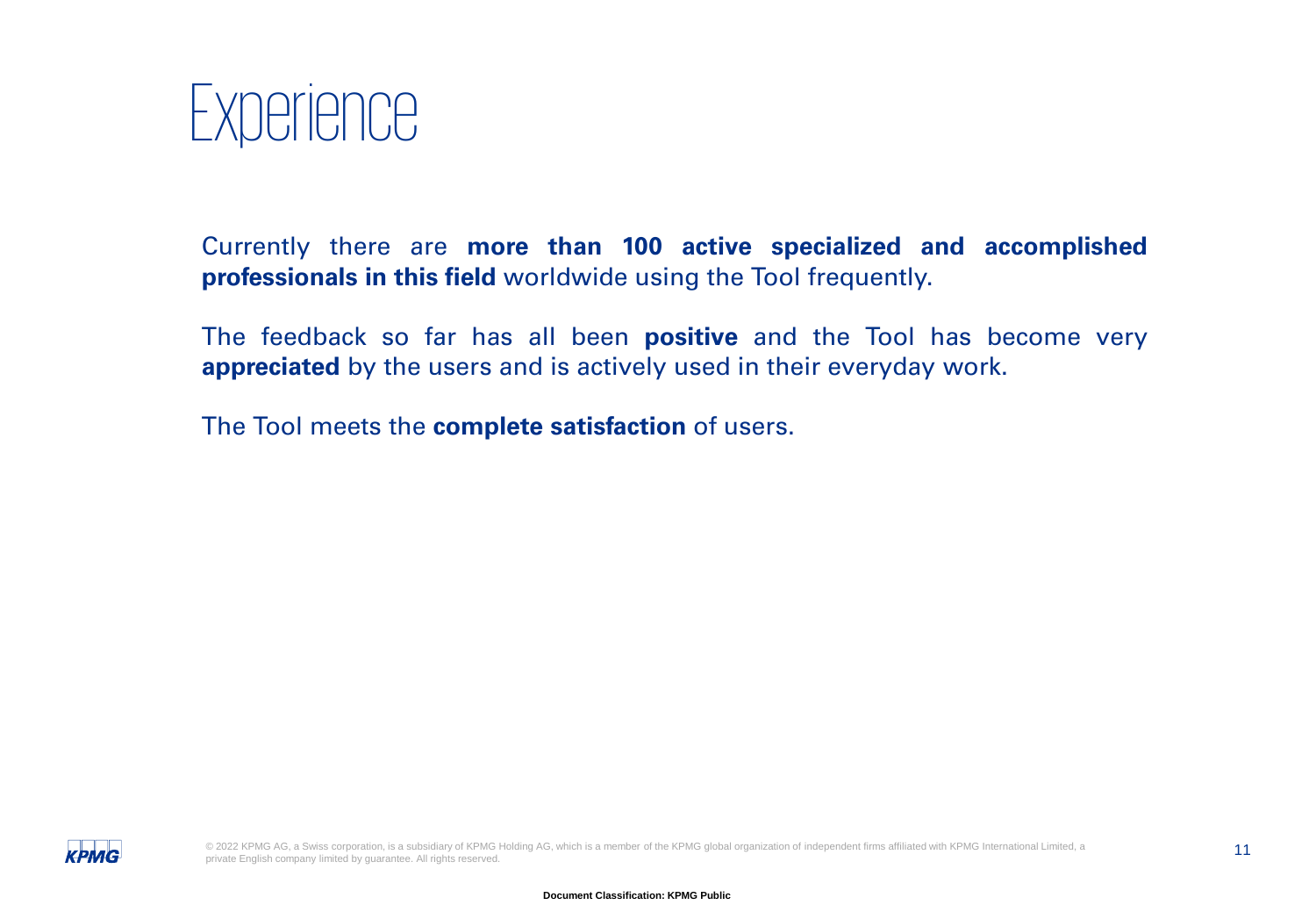### Pricing

The charges are based on the number of countries subscribed.

Discounts are granted based on the:

- **Length** of the contract (2 and more years)
- **Number** of subscribed countries

Depending on the terms of the contract additional services such as **legal support** and **helpline** may be offered free of charge.

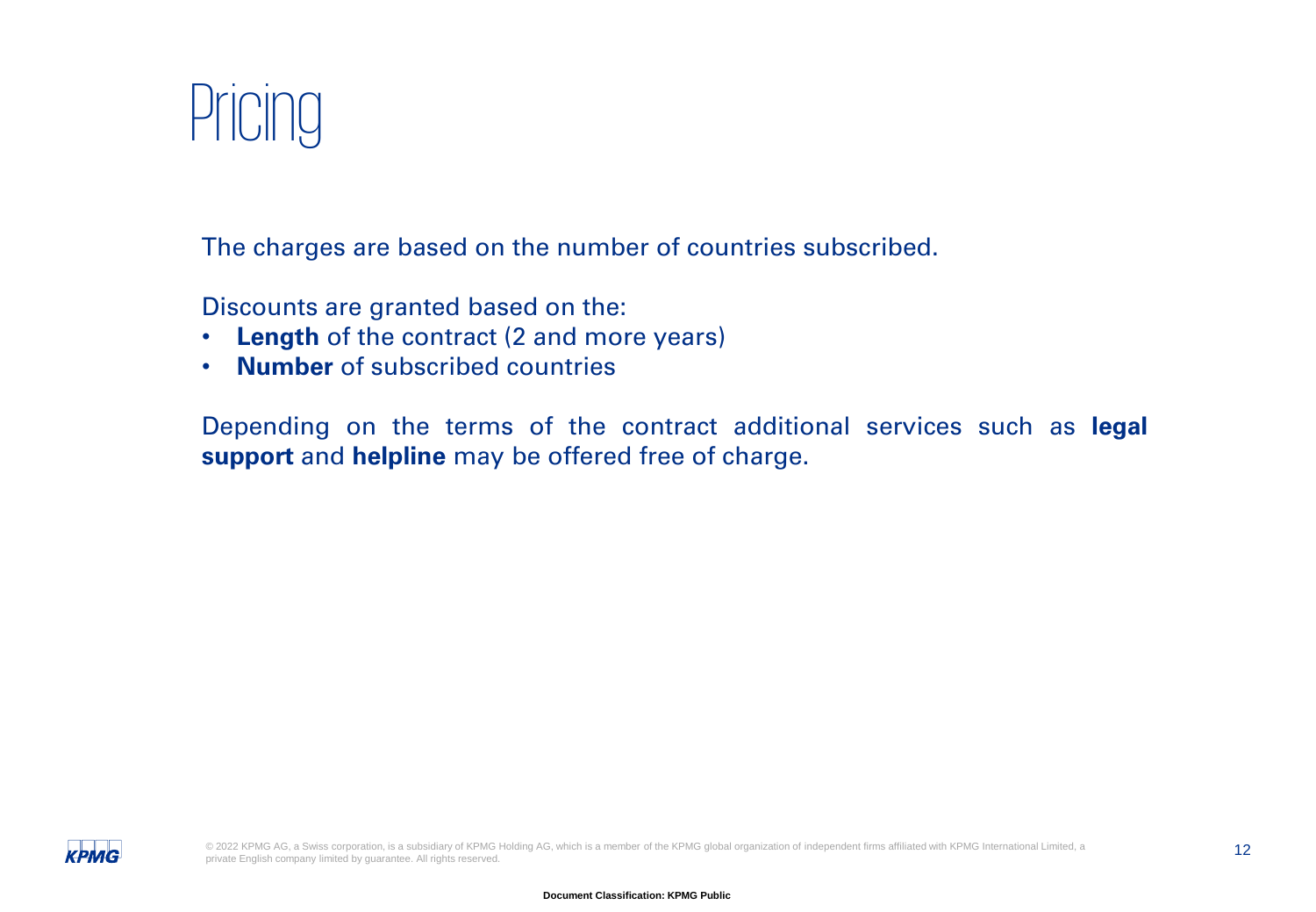

# Content and visualization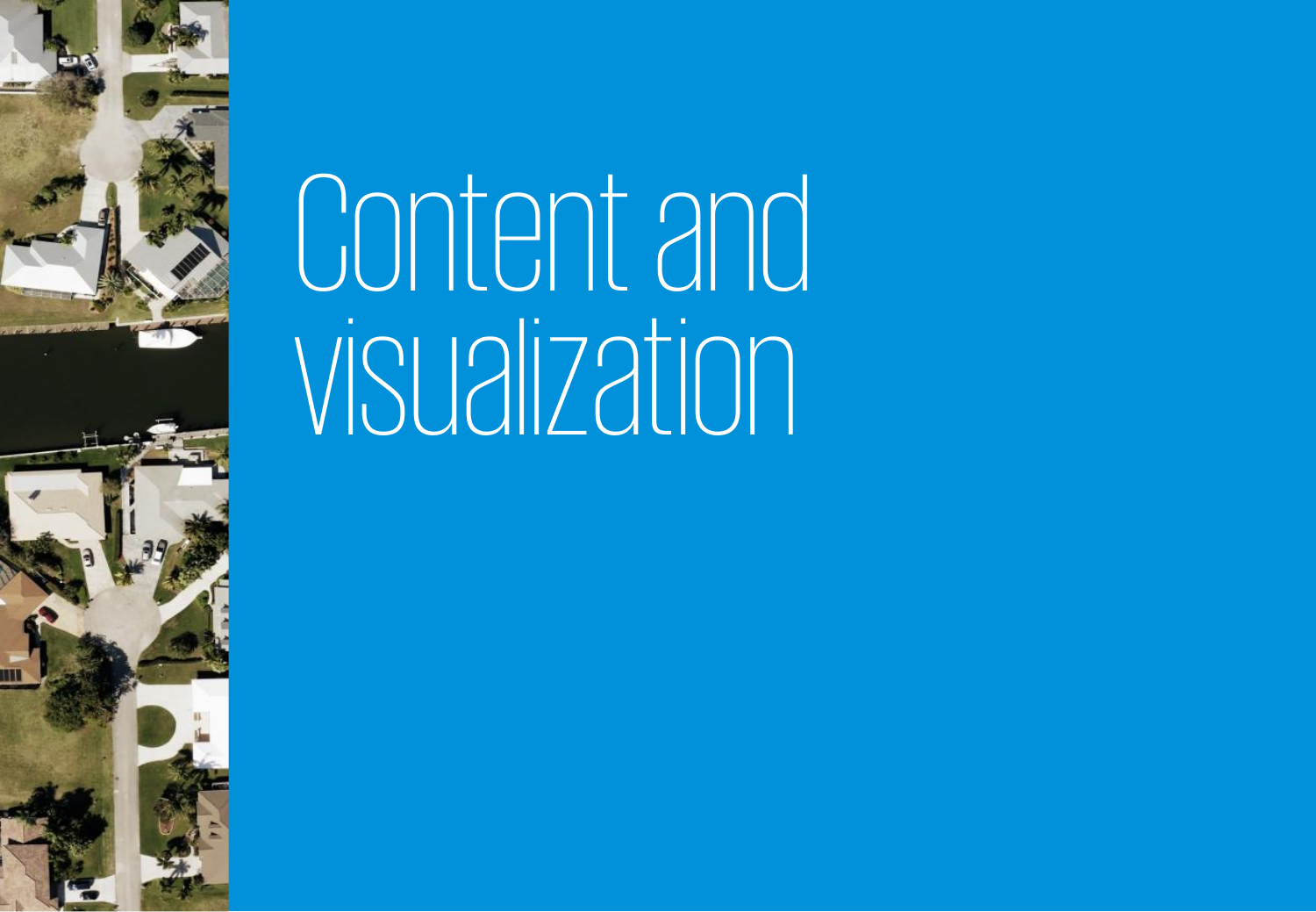## Landing page with your country subscription



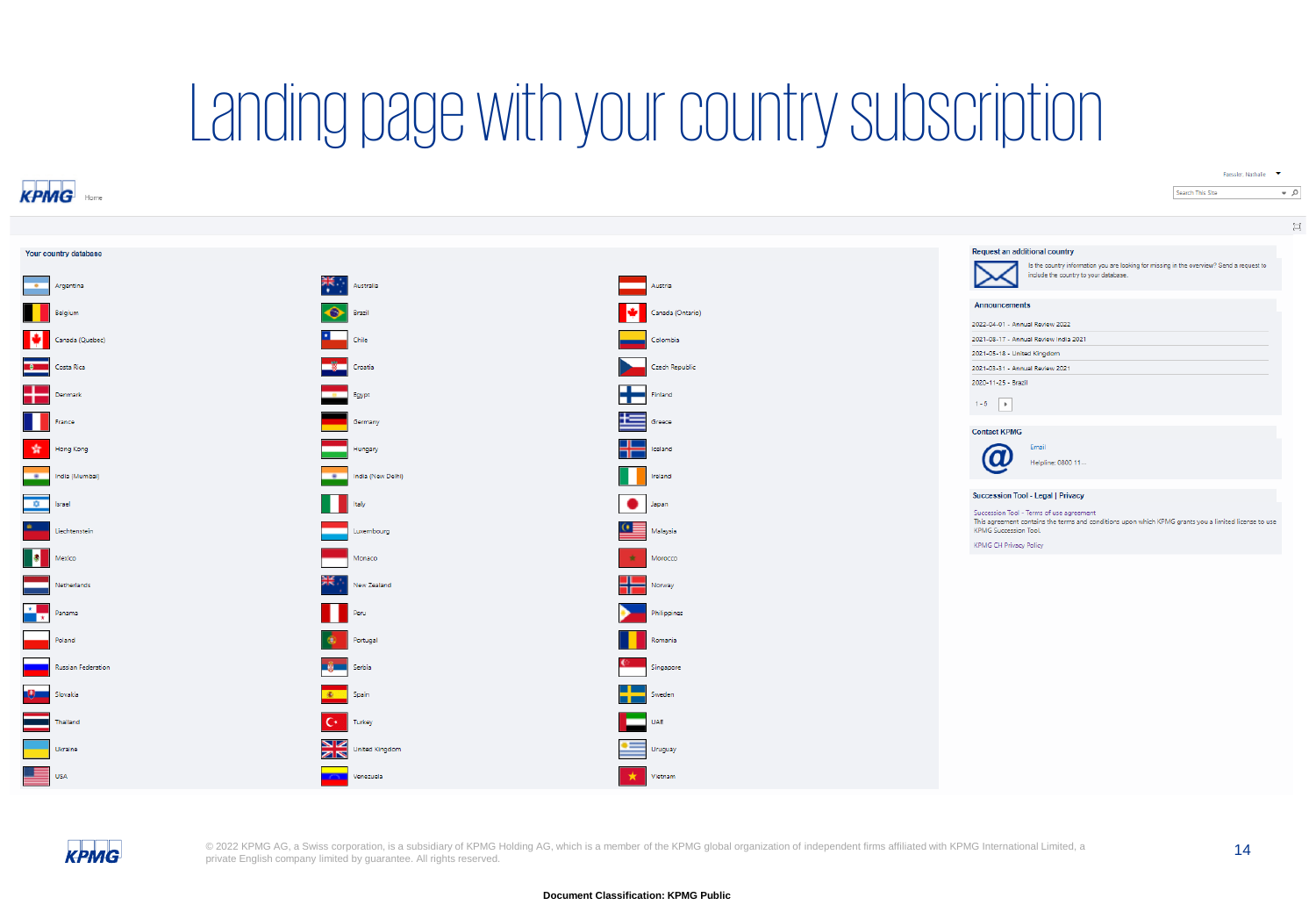## The Succession Tool –Country Manual (1)

#### Slovakia

#### NOTES (see section 4)

#### 1. Hereditary rights to information and rights of disposal according to Slovakia succession law

#### **Involved parties**

(in English and in the language of the country)

#### **Deceased person**

("Poručitel")

| Legitimating documents                                                                                                                                                                                                | Hereditary rights of information re Swiss bank account | Hereditary rights of disposition re Swiss bank account |
|-----------------------------------------------------------------------------------------------------------------------------------------------------------------------------------------------------------------------|--------------------------------------------------------|--------------------------------------------------------|
| (in English and in the language of the country)                                                                                                                                                                       | (if needed with explanation)                           | (if needed with explanation)                           |
| Death certificate ("Úmrtný list") issued by the Registry office based on<br>the information contained in the Letter of examination of the deceased<br>person.                                                         | N/A                                                    | N/A                                                    |
| The Decision on declaration of death ("Rozhodnutie o vyhlásení za<br>mitveho") is issued by a competent court, where the death cannot be<br>proven by standard procedure or circumstances indicate presumed<br>death. |                                                        |                                                        |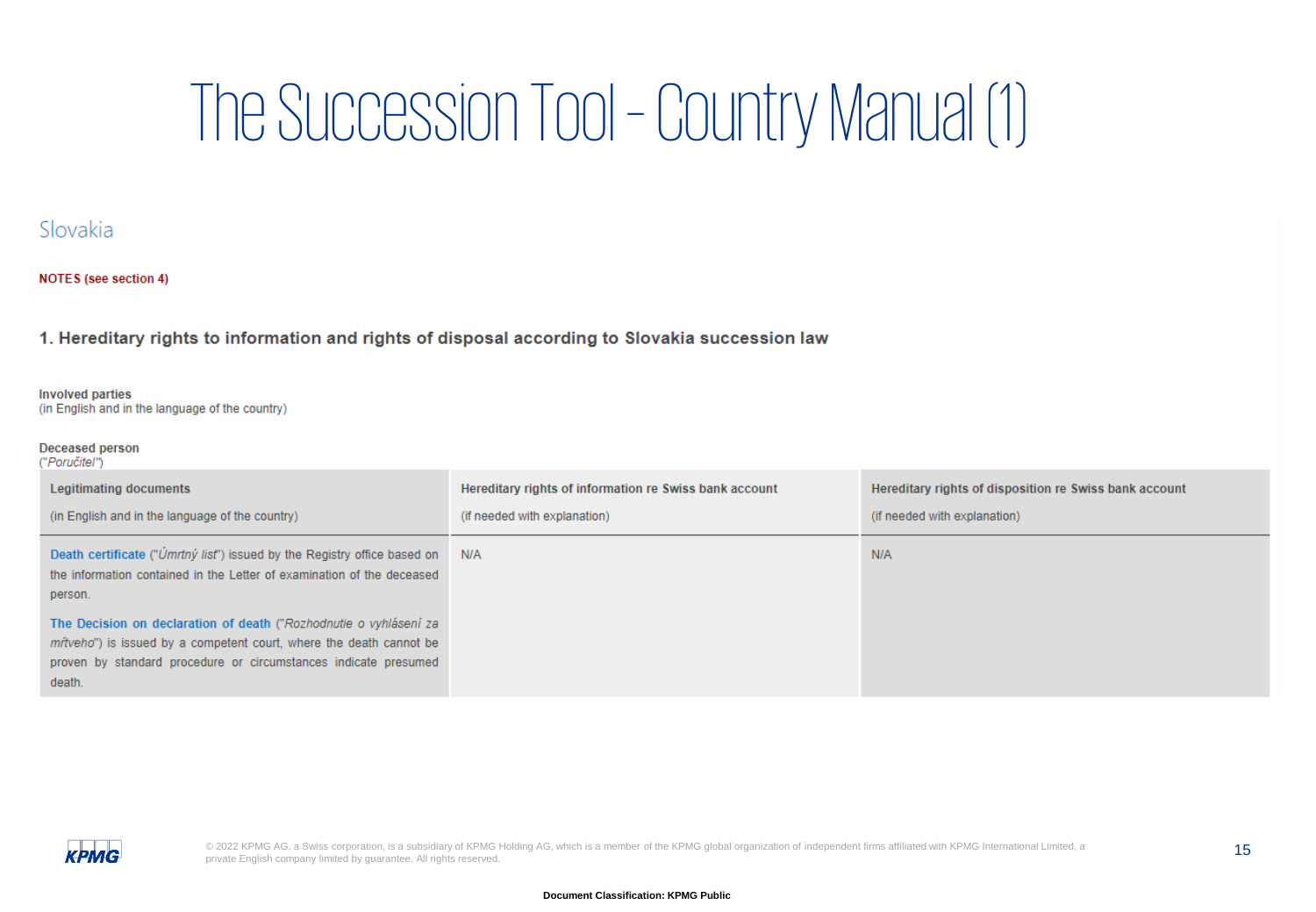## The Succession Tool –Country Manual (2)

#### **Heirs**

("Dedičia")

The heirs are the universal successors of the deceased person, having the right to acquire or reject a succession.

The succession proceeding is terminated upon the legal validity of the Decision on succession.

| Legitimating documents                                                                                                                                                                                                                                                                                                                                                    | Hereditary rights of information re Swiss bank account                                                                                       | Hereditary rights of disposition re Swiss bank account                                           |
|---------------------------------------------------------------------------------------------------------------------------------------------------------------------------------------------------------------------------------------------------------------------------------------------------------------------------------------------------------------------------|----------------------------------------------------------------------------------------------------------------------------------------------|--------------------------------------------------------------------------------------------------|
| (in English and in the language of the country)                                                                                                                                                                                                                                                                                                                           | (if needed with explanation)                                                                                                                 | (if needed with explanation)                                                                     |
| Resolution on succession ("Uznesenie o dedičstve") issued by the<br>respective notary public acting on behalf of the district court at the last<br>place of residence of the deceased. The final Court resolution on<br>succession is attested with a legal enforceability stamp i.e. electronically<br>("Právna moc") on the front page of the Resolution on succession. | Prior to the issuance of the resolution on succession the heirs may<br>exercise information rights only towards the competent notary public. | Disposition rights as deceased person following the issuance of the<br>resolution on succession. |

#### Notary public

#### ("Notár")

A notary public administers the succession proceeding as a court commissioner, based on the authorization from the competent court and has the competencies as stated in the law.

The notary public shall notify persons, who may be reasonably considered as heirs, about their succession right and about their option to reject the succession (within one month since the notary public notifies heirs about succession right).

The notary public may declare the entitlement of the heirs to the financial means deposited into the bank account by the Decision on succession, however the notary public does not have the power to distribute/transfer the means.

| Legitimating documents                                                                               | Hereditary rights of information re Swiss bank account                                                                                                                                        | Hereditary rights of disposition re Swiss bank account |
|------------------------------------------------------------------------------------------------------|-----------------------------------------------------------------------------------------------------------------------------------------------------------------------------------------------|--------------------------------------------------------|
| (in English and in the language of the country)                                                      | (if needed with explanation)                                                                                                                                                                  | (if needed with explanation)                           |
| N/A - legitimation is constituted by law.<br>Authorization of the notary public ("Poverenie notára") | Notary public hat no direct information rights but would need to go<br>through international civil legal aid procedures or be authorized by the<br>heirs with Power of Attorney ("Plná moc"). | No disposition rights.                                 |

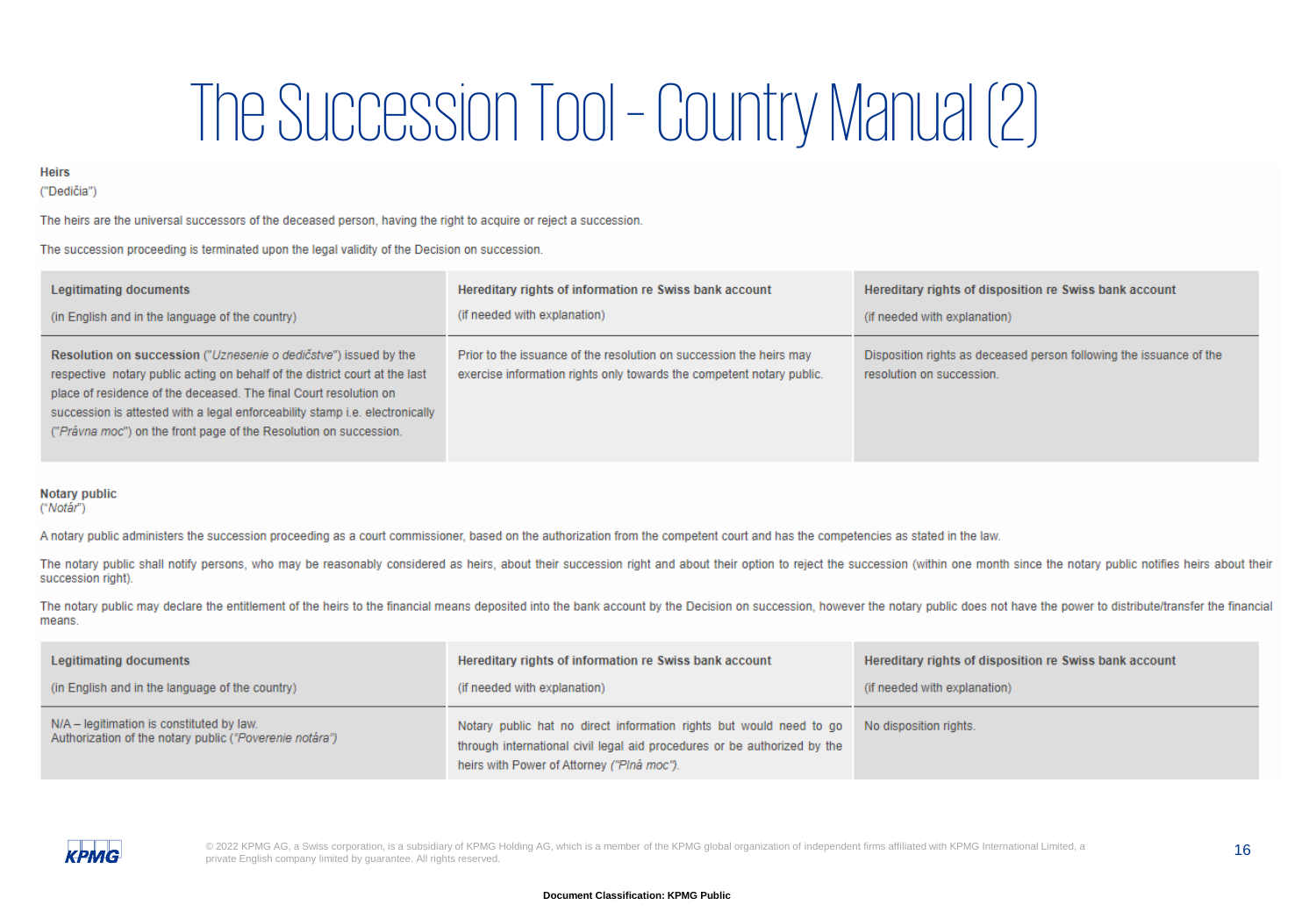### The Succession Tool –Country Manual (3)

#### Administrator

("Správca dedičstva")

An administrator of the succession is a party to the succession proceeding.

The administrator of succession may be an heir, close person to the deceased person, a notary public (other than the notary public appointed by the court to administer the succession proceeding) and the Slovak Republic.

With respect to the appointment of an administrator of the succession, actions regarding the administration of the succession, remuneration of the administrator.

| Legitimating documents                                                                                                              | Hereditary rights of information re Swiss bank account        | Hereditary rights of disposition re Swiss bank account                                                                                                        |
|-------------------------------------------------------------------------------------------------------------------------------------|---------------------------------------------------------------|---------------------------------------------------------------------------------------------------------------------------------------------------------------|
| (in English and in the language of the country)                                                                                     | (if needed with explanation)                                  | (if needed with explanation)                                                                                                                                  |
| Appointment resolution of the administrator ("Uznesenie o<br>ustanovení správcu dedičstva") issued by the respective notary public. | No direct information rights, only towards the notary public. | Disposition powers only to the extent required to preserve and secure<br>the estate unless there is a specific authorization granted by the notary<br>public. |

#### 2. Identification documents of parties involved

| Individuals:                                                                                                                                                                                                                                                                                             | Corporates:                                                                                                                                                                                                                                                                                                                                         | Authority:                                                                                                         |
|----------------------------------------------------------------------------------------------------------------------------------------------------------------------------------------------------------------------------------------------------------------------------------------------------------|-----------------------------------------------------------------------------------------------------------------------------------------------------------------------------------------------------------------------------------------------------------------------------------------------------------------------------------------------------|--------------------------------------------------------------------------------------------------------------------|
|                                                                                                                                                                                                                                                                                                          |                                                                                                                                                                                                                                                                                                                                                     |                                                                                                                    |
| Deceased person: The letter of examination of the dead ("List o<br>prehliadke mitveho"); Death certificate ("Úmrtný list"); The Decision on<br>declaration of death ("Rozhodnutie o vyhlásení za mŕtveho").<br>Heirs and other individuals: ID card ("Občiansky preukaz"); Passport<br>("Cestovný pas"). | Excerpt from the respective Commercial Register of the District Court or<br>any other equivalent excerpt from a specific register for entities not<br>registered with the Commercial Register, such as:<br>• Excerpt from Register of foundations:<br>• Excerpt from Register of civil associations:<br>• Excerpt from other respective registries. | State - N/A: District court – N/A: Notary public - The appointment of the<br>notary public by the competent court. |
| Spouse of the deceased person: Marriage certificate ("Sobášny list").                                                                                                                                                                                                                                    |                                                                                                                                                                                                                                                                                                                                                     |                                                                                                                    |

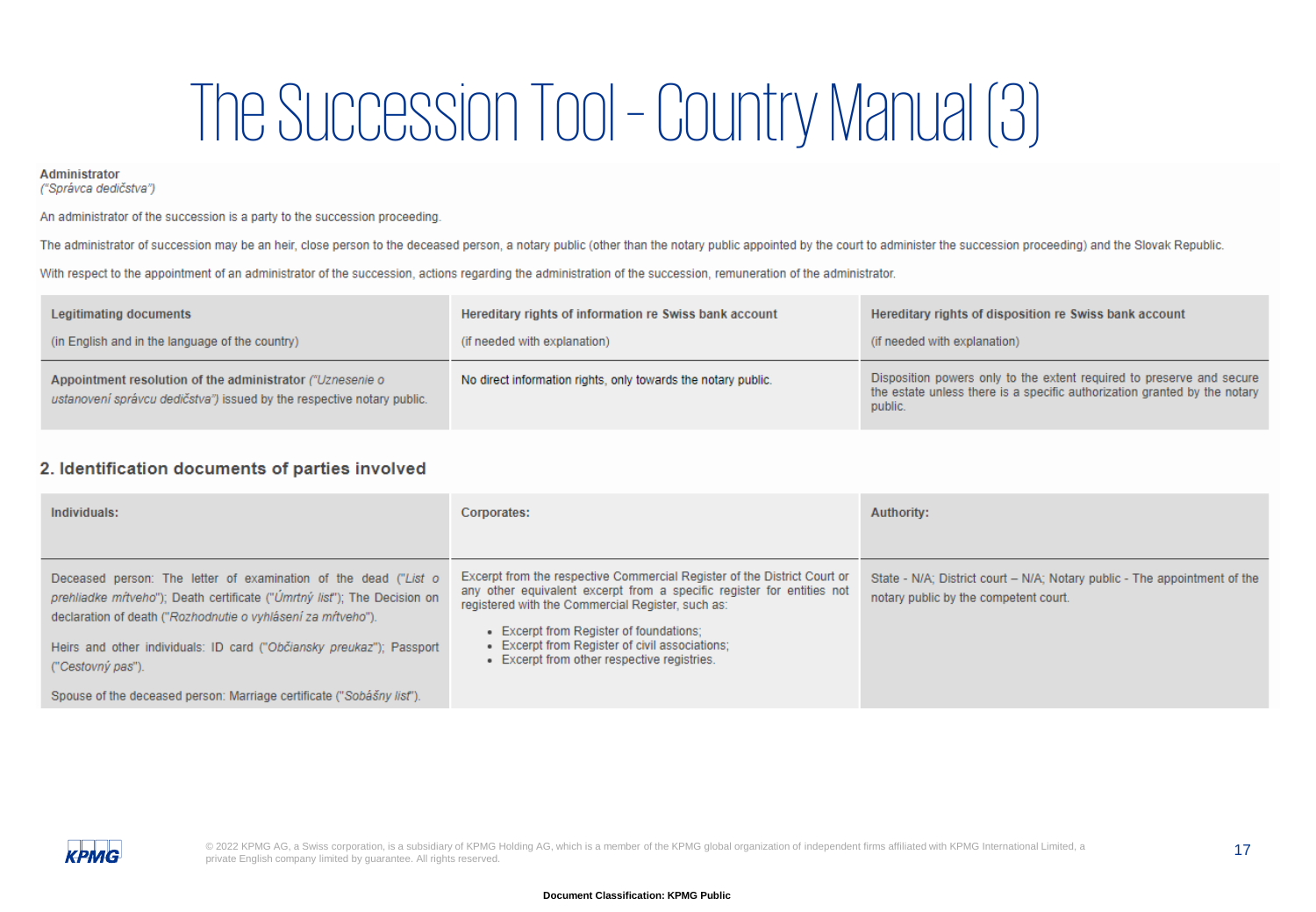### The Succession Tool –Country Manual (4)

#### 3. Certifications/ Translations

After the court secretary or other authorized employee of the court is informed, that the Decision on succession has entered into legal validity, the court secretary or other authorized employee shall mark the legal validi Decision on succession:

All public documents issued in Slovakia which shall be used in front of the authorities in Switzerland must be apostilled according to Haque Convention of 5 October 1961 Abolishing the Requirement of Legalization for Forei Documents:

In general, the Slovak authorities accept documents issued by foreign authorities only when these documents are translated by certified translator registered in the List of Interpreters and Translators registered at the Mi Interior of the Slovak Republic.

The Regional court (i.e. the court of second instance) is the authority entitled to apostille the public documents issued by the district courts and the notary public in the territorial jurisdiction of the Regional court.

#### 4. Overview local succession law

NOTE: Subject to local jurisdiction Slovakia includes moveable assets worldwide in their probate proceedings. If the examination of the individual case should give indications to the contrary and where there is no international treaty the party involved shall be referred to the (judicial) recognition procedure of the foreign jurisdiction where the assets are located and to have the legitimating documents recognized. Unless recognition may be granted, ancillary proceeding need to be initiated in the foreign jurisdiction to obtain domestic legitimating documents.

NOTE: The European Certificate of Succession may be issued by the notary public ("Notár") at the deceased's last place of residence. The European Certificate of Succession can be used by heirs, legatees and executors of wills to prove their status and to exercise their powers in other Member States. The recognition of the EU Certificate of Succession in Non-EU member states depends on the International Private Law of the country where the assets are located. In Switzerland the criteria for recognition are regulated in Art. 25 ff / 96 ff IPRG. Alternatively the respective national legitimation documents may be requested.

DISCLAIMER: Information on Conflict of Law topics contained in this country manual is generic and may vary depending on the facts of the case at hand.

#### General considerations regarding the foreign bank accounts

The applicable Slovak legislation does not stipulate any specific rights of the parties involved in the succession proceeding regarding the foreign bank accounts of the deceased person.

In general, the prevailing approach of the Slovakian banks is to freeze the bank account of the deceased person, after the bank is notified about death of the bank account owner (applicable if the deceased person is a sing of the bank account). The banks shall release the financial means to the authorized person (e.g. heir), upon the delivery of the valid Decision on succession to the bank. However, the described approach can vary, depending General Terms and Conditions of the respective bank.

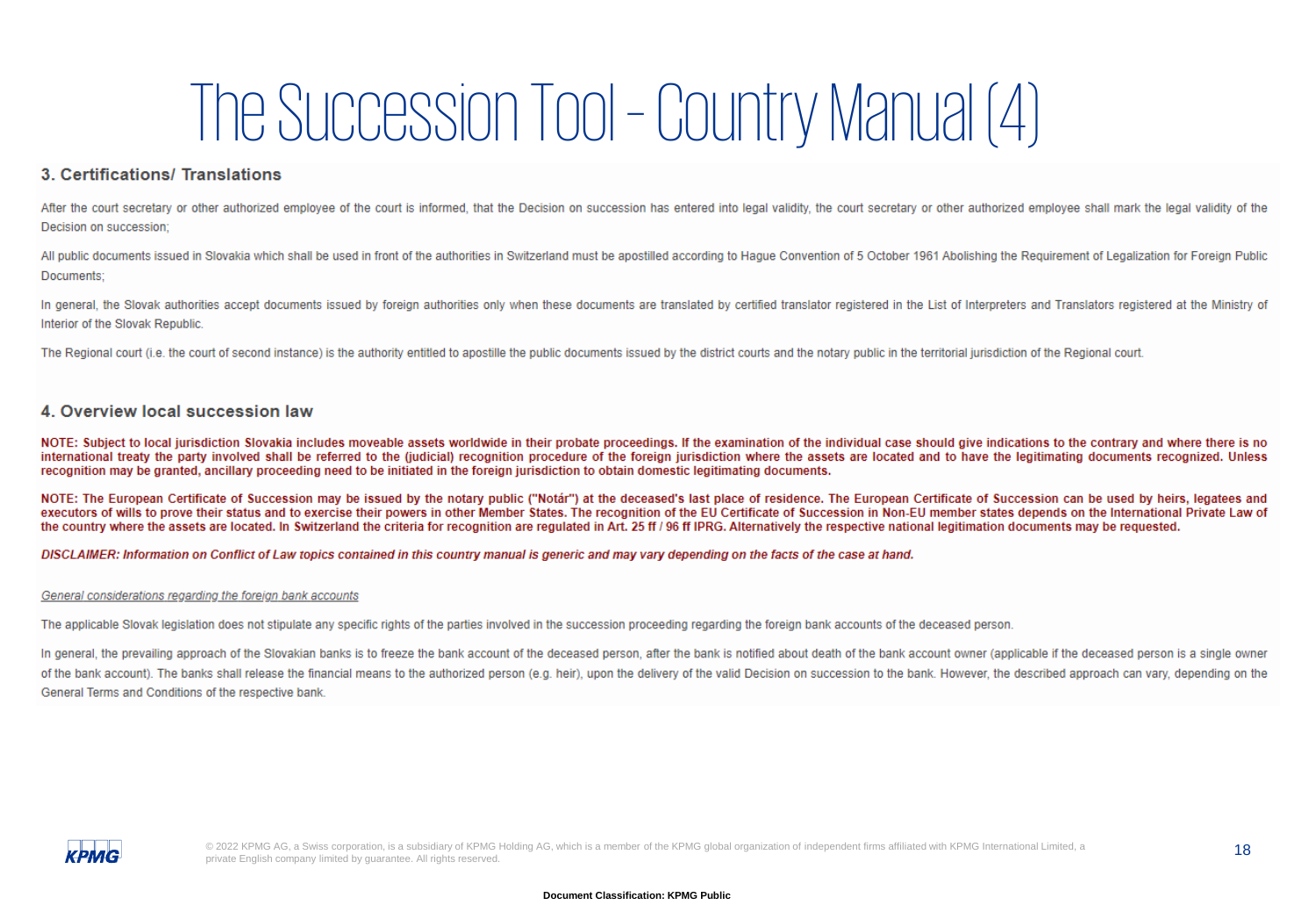### The Succession Tool –Country Manual (5)

#### Commencement of the succession proceeding

Succession proceeding may start based on:

- . the Decision on commencement of the succession proceeding
- . the court may initiate the succession proceeding ex-officio (due to its statutory duty without a motion filed by the third party) provided the court is informed about the death of the person (in most cases the Registry O informs the court about the death of the person), or
- a motion filed by heir.

#### Establishment of the court iurisdiction

The material jurisdiction is vested in the district courts. The local court jurisdiction is determined as follows:

- by the last permanent residence of the deceased person, or
- if the court jurisdiction is not established according to the letter a) above (e.g. the deceased person had no permanent residence or permanent residence is unknown), the court jurisdiction is determined by location (dis assets of the deceased person, or
- if the court jurisdiction is not established according to the letter a) or b) above, the jurisdiction of the court is determined by the place of death (district) of the deceased person.

#### The succession proceeding overview

According to the Slovak legislation, the succession may be acquired:

- based on the law.
- . based on a last will, or
- both of the above.

The succession based on the valid last will of the deceased person shall prevail over the succession based on the law. The succession not covered by the last will shall be acquired based on the law. The heir may reject the succession within one month from the day when the court notified the heir about the right to reject the succession and on the consequences of such rejection. The rejection must be done either by an oral proclamation before court or by a written proclamation addressed to the court. A representative of the heir may reject the succession on behalf of the heir only based on a power of attorney. The applicable Slovak legislation recognizes the following types of the last will / testament:

- . A will written by the testator's own hand must contain his or her handwritten signature and the date.
- A will not written by the testator's own hand must be signed by the deceased person's own hand; the deceased person must proclaim that the document contains his or her last will before two attending witnesses. The witnesses must sign the will as well.
- A special form of will, if the deceased person is not able to read or write, the deceased person shall express his or her last will in presence of three witnesses in a document that must be read out loud and signed by th attending witnesses. The deceased person must confirm before the witnesses that the document contains his or her last will. The person who draw up the will must not be the reader. The document must contain (i) the information that the testator cannot read or write, (ii) identification of the person who wrote the document and who read it out loud, and (iii) specification of the way in which the testator confirmed that the document co his or her true will. The witnesses must sign the will as well.
- . A will in the form of notary deed. The notary public is responsible for the content-related and formal requirements of the last will in a form of a notarial deed. Every will in a form of the notarial deed must be registe Central Notary Register of Wills.

If the deceased person did not draw up the last will or if the will does not cover all the assets of the deceased person, succession (or its part not included in the last will) shall be governed by the law on the basis of of heirs:

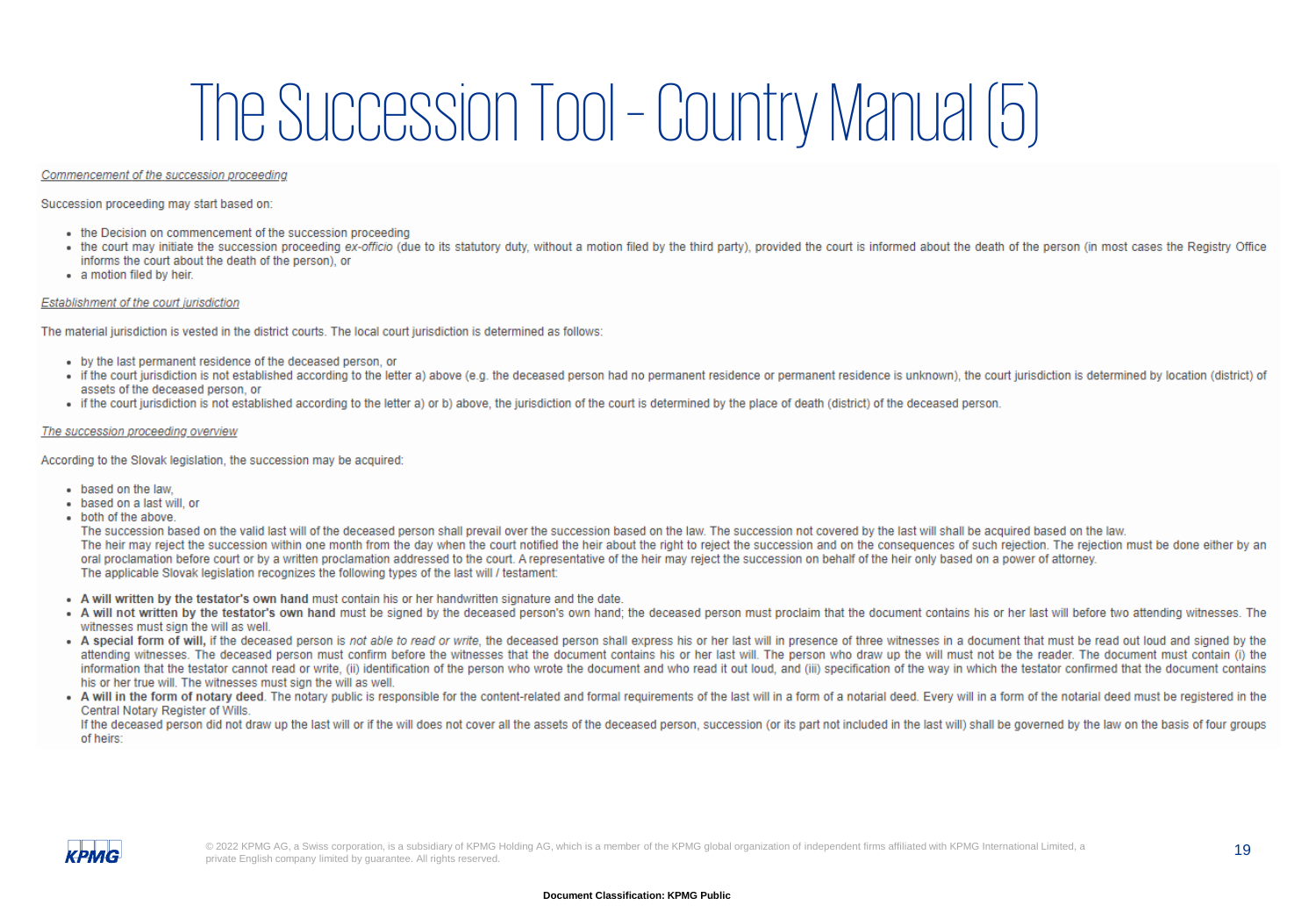### The Succession Tool –Country Manual (6)

- First group: In the first group, the deceased person's children and spouse are the successors in equal proportions. If a child does not inherit, that child's share on succession is distributed to this child's children in shares. If even those children, or any of them, do not inherit, then their descendants inherit in equal shares. If the deceased person has not left any descendants or his descendants do not inherit the succession, the successors of second group should inherit the succession.
- Second group: Unless the deceased person's heirs are his descendants, the succession shall be acquired by heirs in the second group: the deceased person's spouse, parents and those who had lived with the deceased person at least one vear before his or her death in a common household and for this reason took care for the common household or were dependent on the deceased person due to maintenance. The heirs of the second group shall inherit equal shares: however, the deceased person's spouse shall always inherit at least a half of the succession.
- Third group: If neither the spouse nor any of the parents are heirs, the succession shall be acquired in the third group equally by the deceased person's brother or sister and by those who had lived with the deceased per at least one year before his or her death in a common household and for this reason took care for the common household or were dependent on the deceased person due to maintenance. Unless any of the deceased person's brothers or sisters is heir, his or her share shall be acquired by his or her children in the same share.
- . Fourth group: Unless there are no heirs in the third succession group, the succession shall be acquired in the fourth group equally by the deceased person's grandparents and, if none of them is heir, equally by their chi In the both cases of succession (based on law or will), the minor descendants must acquire at least the share stipulated by law; adult descendants must acquire at least a half of their statutory share. If the will violates rule, it shall be null and void in this part unless the aforesaid descendants were disinherited.

#### Termination of the succession proceeding

At the end of the succession proceeding, the notary public as the authorized court commissioner, issues a resolution on succession. By the resolution on succession the notary public:

- . confirms that the sole heir receives the whole succession:
- . confirms that the succession that no heir has acquired has been devolved to the state:
- approves the succession settlement agreement between heirs; the creditor of the deceased person is party to the agreement, provided the agreement settles the creditor's claim:
- . approves an agreement concluded between the heirs and the deceased person's creditors on ceding the excessively indebted succession for payment of the deceased person's debts.
- . confirms the acquisition of the succession according to heirs' succession shares, if the heirs do not reach the agreement; or makes a settlement between heirs and decides on dividing of the succession between heirs;
- does not approve the agreement between heirs and (i) confirms the acquisition of the succession according to the succession shares or (ii) makes a settlement between heirs and decides on dividing of the succession between heirs.

The heirs have the right to appeal against the resolution on succession. In that case, the notary public shall submit appeal to the District court. The succession proceeding is deemed to be terminated, when the resolution succession issued by the notary public enters into force.

#### 5. Outlook changes in succession law

There are currently no planned changes in the area of the succession law.

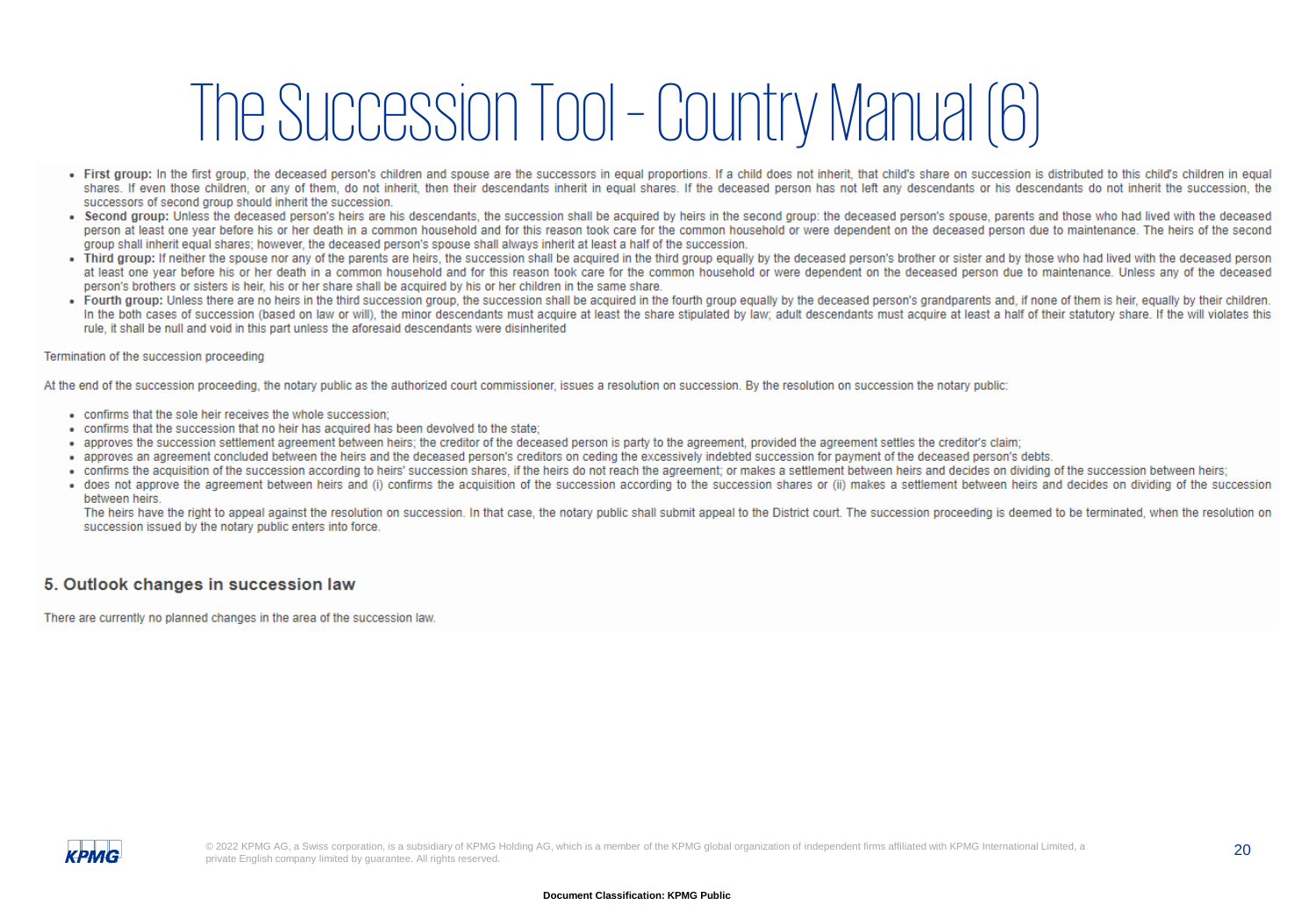### The Succession Tool – Legitimation documents

|                                                    | ÚMRTNÝ LIST |         | Č.                          |
|----------------------------------------------------|-------------|---------|-----------------------------|
| V knihe úmrtí matričného úradu<br>zvázok<br>ročník | strana      | por. č. | je zapisané:                |
| Deň, mesiac, rok<br>a miesto úmrtia                |             |         |                             |
| Meno a priezvisko,<br>rodné priezvisko             |             |         |                             |
| Pohlavie                                           |             |         |                             |
| Trvalý pobyt                                       |             |         |                             |
| Deň, mesiac, rok<br>a miesto narodenia             |             |         |                             |
| rodné číslo                                        |             |         |                             |
| Poznámky                                           |             |         |                             |
|                                                    |             |         |                             |
|                                                    |             |         |                             |
| v                                                  |             |         | meno a priezvisko matrikára |
| dňa                                                |             |         |                             |
|                                                    |             |         | podpis                      |

| Súd:                                                        | Okresný súd Prešov                                                                                                                                                                                                                                                                 |
|-------------------------------------------------------------|------------------------------------------------------------------------------------------------------------------------------------------------------------------------------------------------------------------------------------------------------------------------------------|
| Spisová značka:                                             |                                                                                                                                                                                                                                                                                    |
| Identifikačné číslo súdneho spisu: 8116226582               |                                                                                                                                                                                                                                                                                    |
| Dátum vydania rozhodnutia:                                  | 17.09.2018                                                                                                                                                                                                                                                                         |
| Meno a priezvisko sudcu. VSÚ:                               | JUDr. Zuzana Biščáková                                                                                                                                                                                                                                                             |
| ECLI:                                                       | ECLI:SK:OSPO:2018:8116226582.3                                                                                                                                                                                                                                                     |
|                                                             | <b>ROZSUDOK V MENE</b>                                                                                                                                                                                                                                                             |
|                                                             | <b>SLOVENSKEJ REPUBLIKY</b>                                                                                                                                                                                                                                                        |
|                                                             | Okresný súd Prešov samosudkyňou JUDr. Zuzanou Biščákovou v právnej veci navrhovateľa R. F.,<br>O., XX.X.XXXX, V. L. XXX, proti odporcovi V. F., O., XX.X.XXXX, toho času na neznámom mieste,<br>zastúpeného opatrovníkom v konaní D. L. v konaní o vyhlásenie za mŕtveho, takto    |
|                                                             | rozhodol:                                                                                                                                                                                                                                                                          |
| Vyhlasuje V.F., O XX.XX.XXXX X.L.za<br>mitveho.             |                                                                                                                                                                                                                                                                                    |
| Určuje deň smrti XX.XX.XXXX.                                |                                                                                                                                                                                                                                                                                    |
| Žiaden z účastníkov, n e m á nárok na náhradu trov konania. |                                                                                                                                                                                                                                                                                    |
|                                                             | odôvodnenie:                                                                                                                                                                                                                                                                       |
| to ustanovuje tento zákon.                                  | Podľa § 221 CSP písomné vyhotovenie rozsudku nemusí obsahovať odôvodnenie, ak je na pojednávaní<br>vyhlásený rozsudok za prítomnosti všetkých strán alebo ich zástupcov, ktorí sa vzdajú odvolania alebo                                                                           |
| Poučenie:                                                   |                                                                                                                                                                                                                                                                                    |
| na Kraiský súd v Prešove.                                   | Proti tomuto rozsudku možno podať odvolanie do 15 dní odo dňa jeho doručenia cestou tunajšieho súdu                                                                                                                                                                                |
|                                                             | Podľa § 363 CSP v odvolaní sa popri všeobecných náležitostiach podania (§ 127 CSP) uvedie, proti<br>ktorému rozhodnutiu smeruje, v akom rozsahu sa napáda, z akých dôvodov sa rozhodnutie považuje<br>za nesprávne (odvolacie dôvody) a čoho sa odvolateľ domáha (odvolací návrh). |
| podanie by bolo neúčinné.                                   | Vzhľadom na skutočnosť, že účastníci konania sa práva na podanie opravného prostriedku vzdali, jeho                                                                                                                                                                                |
|                                                             |                                                                                                                                                                                                                                                                                    |
|                                                             |                                                                                                                                                                                                                                                                                    |

**KPMG**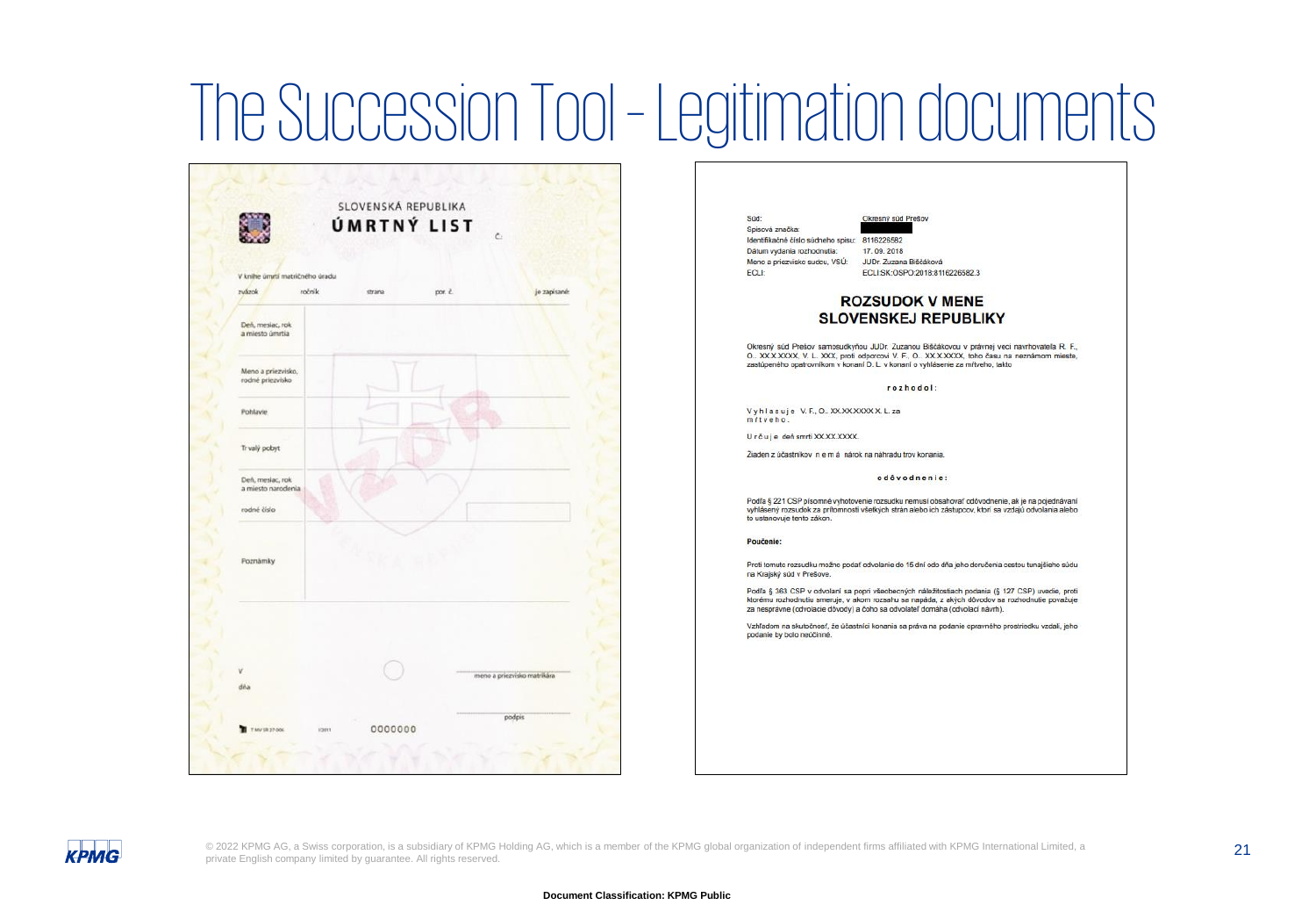# The Succession Tool –KPMG support

#### Announcements about updates and changes in the Tool.

| <b>Announcements</b>                  |
|---------------------------------------|
| 2022-04-01 - Annual Review 2022       |
| 2021-08-17 - Annual Review India 2021 |
| 2021-05-18 - United Kingdom           |
| 2021-03-31 - Annual Review 2021       |
| 2020-11-25 - Brazil                   |
| $1 - 5$                               |

#### KPMG support for additional questions.

#### **Contact KPMG**



Email

**Helpline: 0800 11...** 

#### Additional countries upon request.

#### **Request an additional country**



Is the country information you are looking for missing in the overview? Send a request to include the country to your database.

#### Request country

| New country             | (None)<br>Select a country |      |        |
|-------------------------|----------------------------|------|--------|
| <b>Additional notes</b> |                            |      |        |
|                         |                            |      |        |
|                         |                            | Save | Cancel |
|                         | 888                        |      |        |

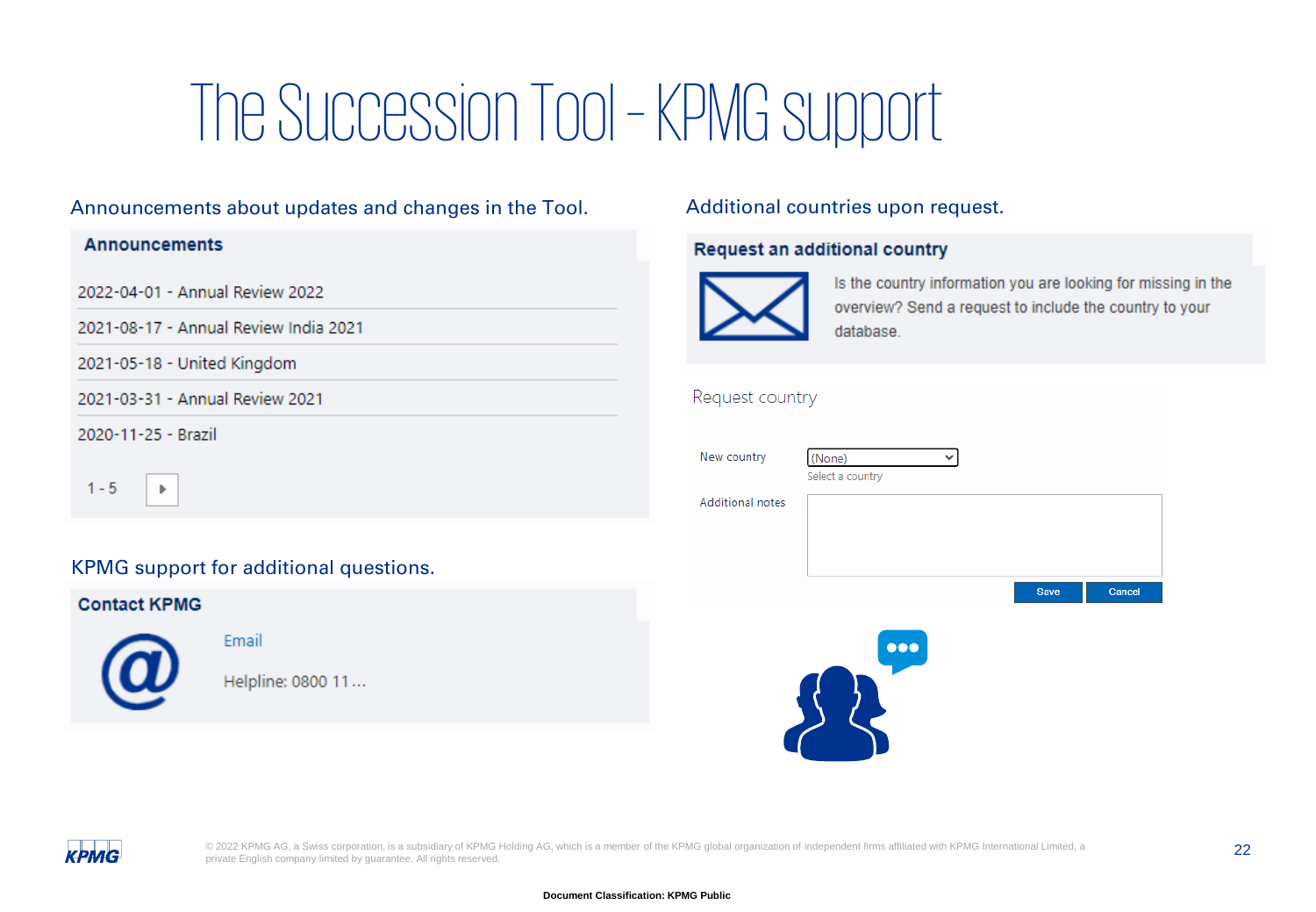# Your contact persons

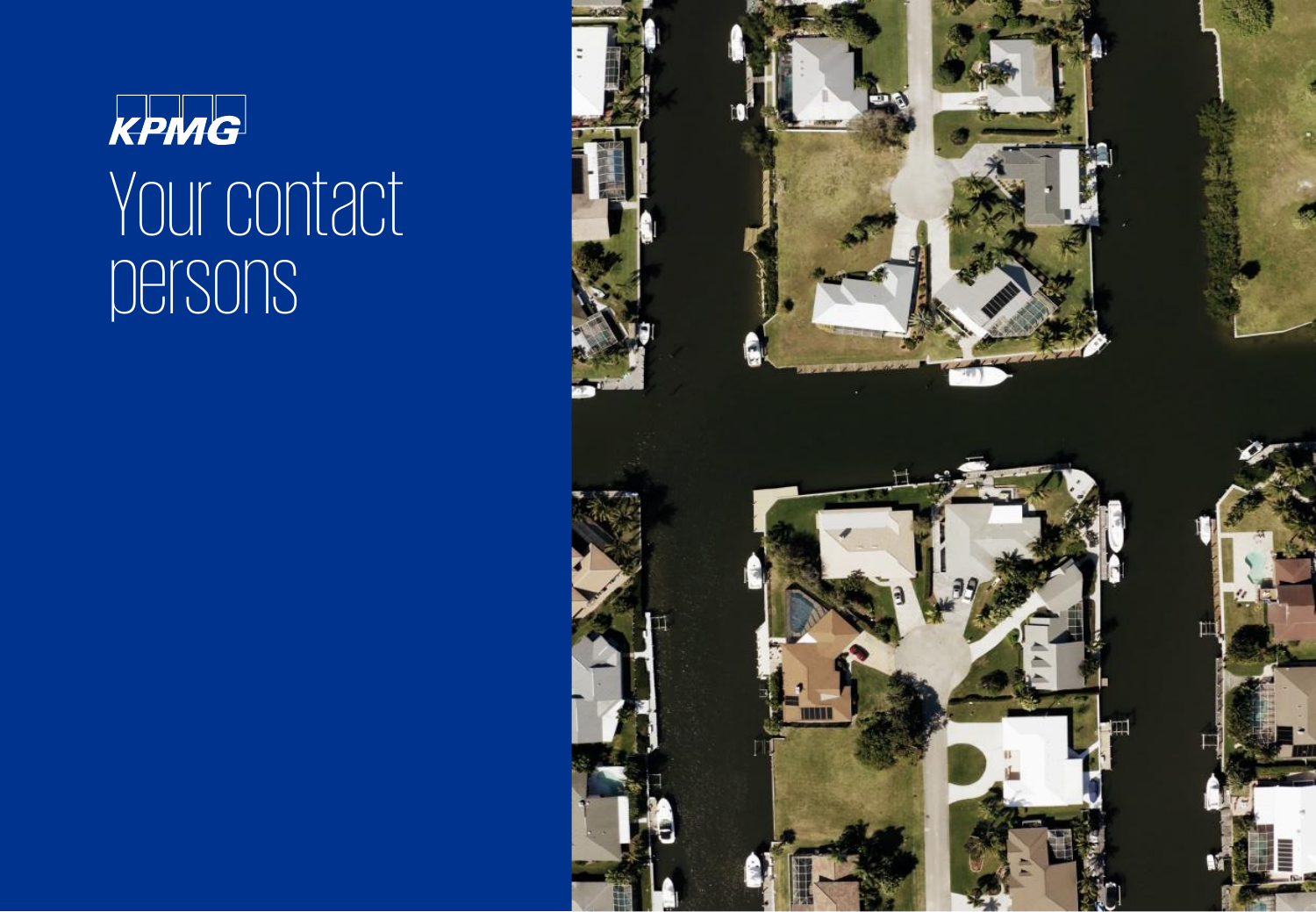### Your contact persons







### **Jörg Kilchmann**

Partner, Attorney-at-Law, LL.M., KPMG Law - Head of KPMG Law Switzerland +41 58 249 35 73 jkilchmann@kpmg.com

### **Jeannette Heiniger**

Sen. Manager, Attorney-at-Law, KPMG Law - Head of Private Clients Legal Services +41 58 249 35 70 jheiniger@kpmg.com

### **Philipp Zuend**

Director, Attorney-at-Law, Private Clients Tax, KPMG **Switzerland** +41 58 249 59 76 pzuend@kpmg.com



### **Nathalie Faessler**

Assist. Manager, Attorney-at-Law, KPMG Law - Private Clients Legal Services +41 58 249 50 70 nfaessler@kpmg.com